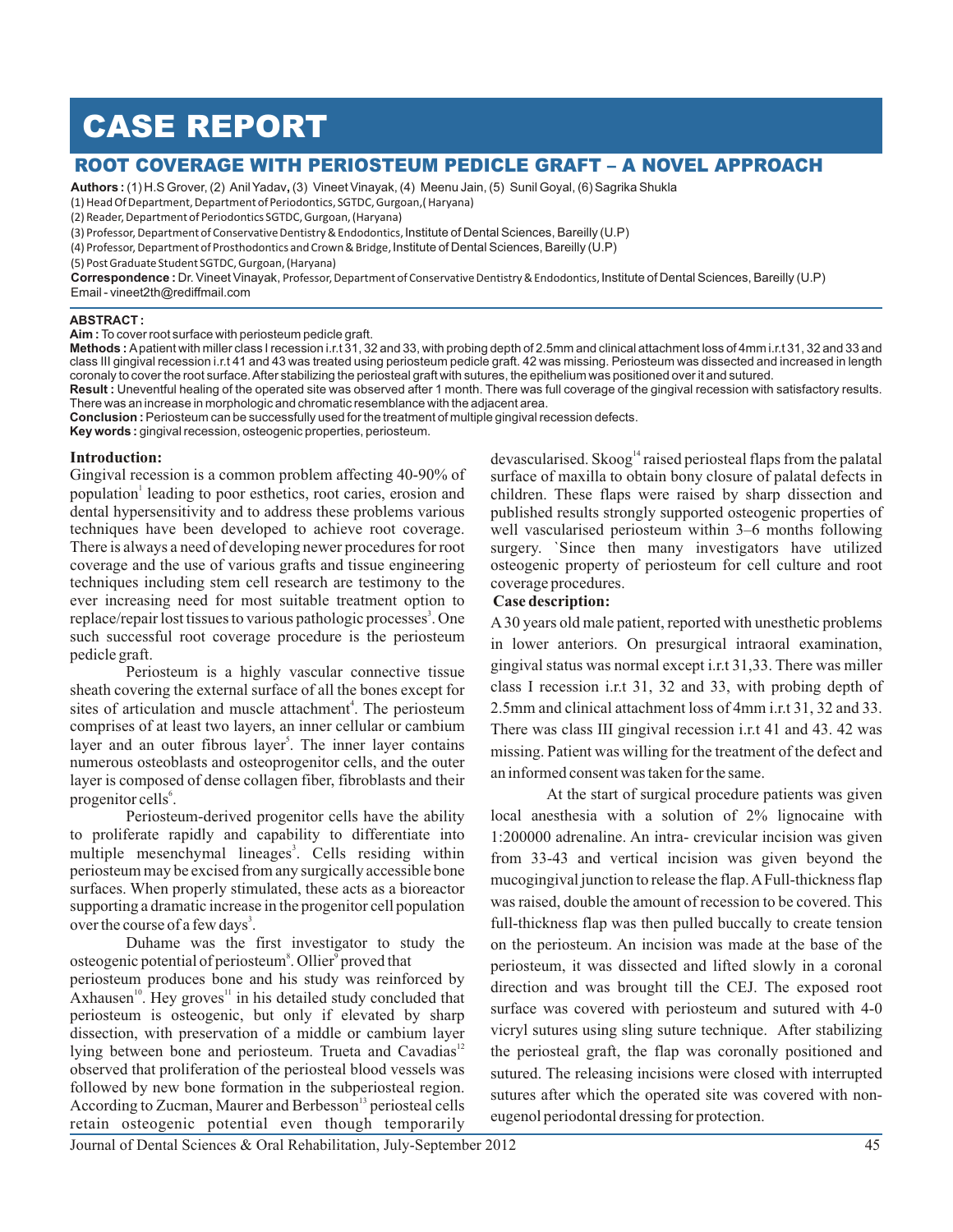Post-operatively the patient was prescribed amoxicillin 500 mg TDS for 5 days, Ibuprofen 400 mg thrice daily for 3 days and 0.2% chlorhexidine mouthwash for 2 weeks. Postoperative instruction and oral hygiene instructions were given to the patient. After 1 week, the periodontal dressing and sutures were removed and patient was asked to maintain strict oral hygiene with periodic checkups every month.



**Result:** Patient reported after 1 week, intraoral post-operative checkup revealed uneventful healing of the operated site, full coverage of the gingival recession and satisfactory results. At 1 month postoperative check up there was satisfactory root coverage and an increase in morphologic and chromatic resemblance with the adjacent area.

#### **Discussion:**

The regeneration of the tooth supporting structures which have been lost as a consequence of periodontal disease has become an elusive goal in periodontics. Although periodontal regeneration, i.e. the formation of new bone and new cementum with supportive periodontal ligament, is a possible objective of several periodontal therapeutic modalities, outcomes of such modalities are not always predictable<sup>15</sup>. Inherent problems of a limited quantity of available graft, the need for two surgical sites, compromised patient esthetics, postoperative discomfort and complications, and increased costs of treatment have limited the success of one single universal technique that can be used with high predictability, effectiveness, and efficiency without compromising patient centered criteria like pain, postoperative esthetic outcomes, and costs of treatment<sup>16</sup>. Research has shown that periosteum is rich in osteogenic cells. According to Simon<sup>17</sup> and Bhaskar<sup>18</sup>, the inner layer of periosteum contains numerous osteoblasts and osteoprogenitor cells and the outer layer contains dense collagen fiber and fibroblasts and their progenitor cells making periosteum a highly regenerative tissue. According to Bouchard et al<sup> $19$ </sup> tissues produced by these cells include cementum with periodontal ligament fibers and bone<sup>20</sup>, making it an ideal graft material in cases of recession and bone loss. In a recent in-vitro study by Kawase et  $al^{21}$ , cultured periosteum cells on HA (hydroxyapatite) block demonstrated that an osteogenic tissue engineered bone substitute could be prepared by periosteal cells, which have regenerative capacity.

According to Mahajan<sup>16</sup> results were highly encouraging when periosteum pedicle graft was used to cover recession defects which showed reduction to 0.3 –0.57 mm from 3.75 –1.55, also there was a gain in widths of keratinized and attached gingiva, however he used partial thickness flap which has the disadvantage of loss of radicular bone, which is amplified in thin gingival

biotype, also if partial dissection of this biotype is done it leads to compromised blood supply and eventual flap death or recession22. Claffey and Shanley23 reported that subjects with gingiva  $\leq 1.5$  mm thick at a mid-buccal location lost attachment after supra- and sub-gingival debridement. No sites with mucosa >2mm receded. A study on pedicle flaps in pigs demonstrated that subjectively thick flaps survived twice as often as thin flaps (55.7% versus 26.5%) and that thin flaps relied mostly on collateral circulation from the recipient bed for oxygen and nutrients24. In our technique we have raised a full thickness flap which eliminates these disadvantages in cases with thin gingival biotype.

 The wound healing after surgery requires rich blood supply, revascularization and maintenance of blood supply for reattachment to take place. Also, a vascular graft has more chances of surviving on an avascular root surface16. According to a study by Bourke25 periosteal cells release vascular endothelial growth factors; such properties make the periosteum suitable graft over an avascular root surface. Also as it is a pedicle graft, it retains the blood supply maintaining vascularity. The advantage of using peristeum graft is that its patient's own tissue and there is no chance of infection or reaction. It is affordable and second surgical site is not required, also a larger area can be grafted using patient's own tissue. This technique has minimal intraoperative time and minimum postoperative complications.

This technique is better as compared to other